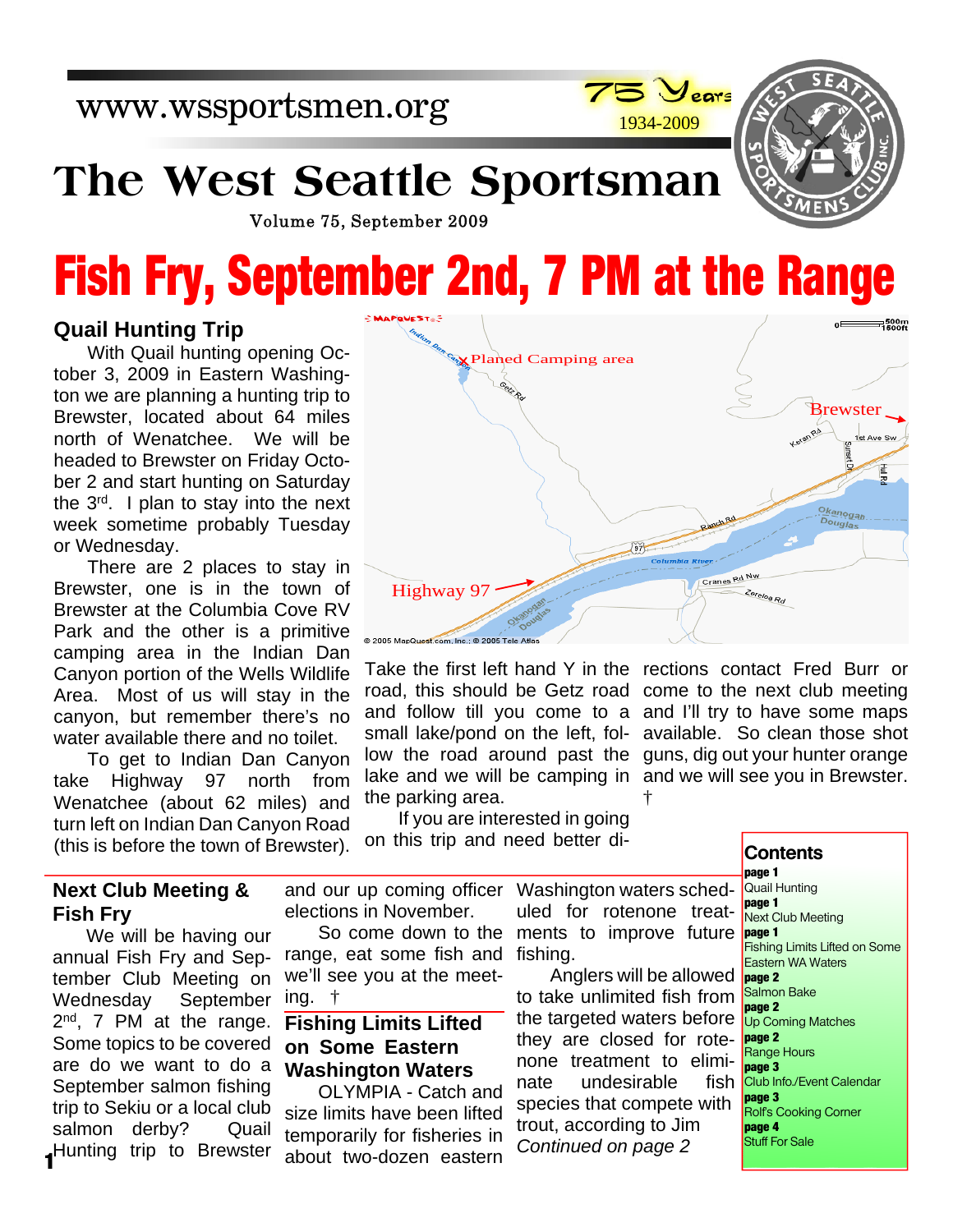#### **Salmon Bake**

We had our annual Club Salmon Bake on August 5th at Lincoln Park. The weather was perfect, after a cloudy morning, the sun came out for the evening and our dinner. The salmon, fried clams and ling cod were excellent as usual. Roz made some of her great crab dip (see Rolf's Cooking Corner for recipe) for an appetizer too. We had a lighter than expected turn out but that left lots of Salmon for all who came.

If you did not make it this time be sure to come next year. Here are a few pictures from the event. †

#### *Fishing Limits Lifted Continued from page 1*

Uehara, a fisheries manager with the Washington Department of Fish and Wildlife.

Rotenone, a naturally occurring substance derived from the roots of tropical plants, has been found in scientific studies to present no significant health risk to people, pets, livestock or wildlife. The lake rehabilitations are carried out under a permit from the state Department of Ecology.

Most of the waters scheduled for treatment this fall have overly abundant popula-



Thanks for catching the Salmon Fred!

tions of carp, tench, goldfish, sunfish or other small species, and most will be restocked next year with rainbow and/or cutthroat trout. Cee Cee Ah Creek in Pend Oreille County will be treated to remove eastern brook trout populations, in an effort to restore native westslope cutthroat trout.

By county, rule changes and closure dates for waters scheduled for treatment are: **Grant County:** Desert Wildlife Area Lakes (Harris, Dune, Sedge, Tern and Desert Wildlife Area ponds); Beda and *Continued on page 4*

Celebrating their 20<sup>th</sup> Anniversary



Now That's Good Watermelon

#### **Up coming Small Bore & Air Matches**

| Sep 12       | Puyallup            | State 4-H Championship                      |
|--------------|---------------------|---------------------------------------------|
| Sept 12-13   | Tacoma              | State Conventional Prone Championship       |
| Sep 26-27    | Tacoma              | Schutzenfest / Outdoor Int'l Championship   |
| Oct 31-Nov 1 | Olympia             | State Indoor Int'l 3-P Championship (West)  |
| Nov 14       | Puyallup            | JORC (West)                                 |
| Nov 14       | <b>West Seattle</b> | Air Pistol and Standard Pistol Club Matches |
| Dec 5        | Olympia             | JOARC (West)                                |
| Dec 12       | <b>West Seattle</b> | Air Pistol and Standard Pistol Club Matches |
|              |                     |                                             |

**Range Hours and Activity**

Monday - Small Bore - 6 PM, Tuesday - Summer Air Pistol, Wednesday - Juniors - Call Fred Burr at 206-935-4883 for information. Cost: Adult members \$2.00, non- members \$4.00, Juniors \$1.00.

Volume 75, September 2009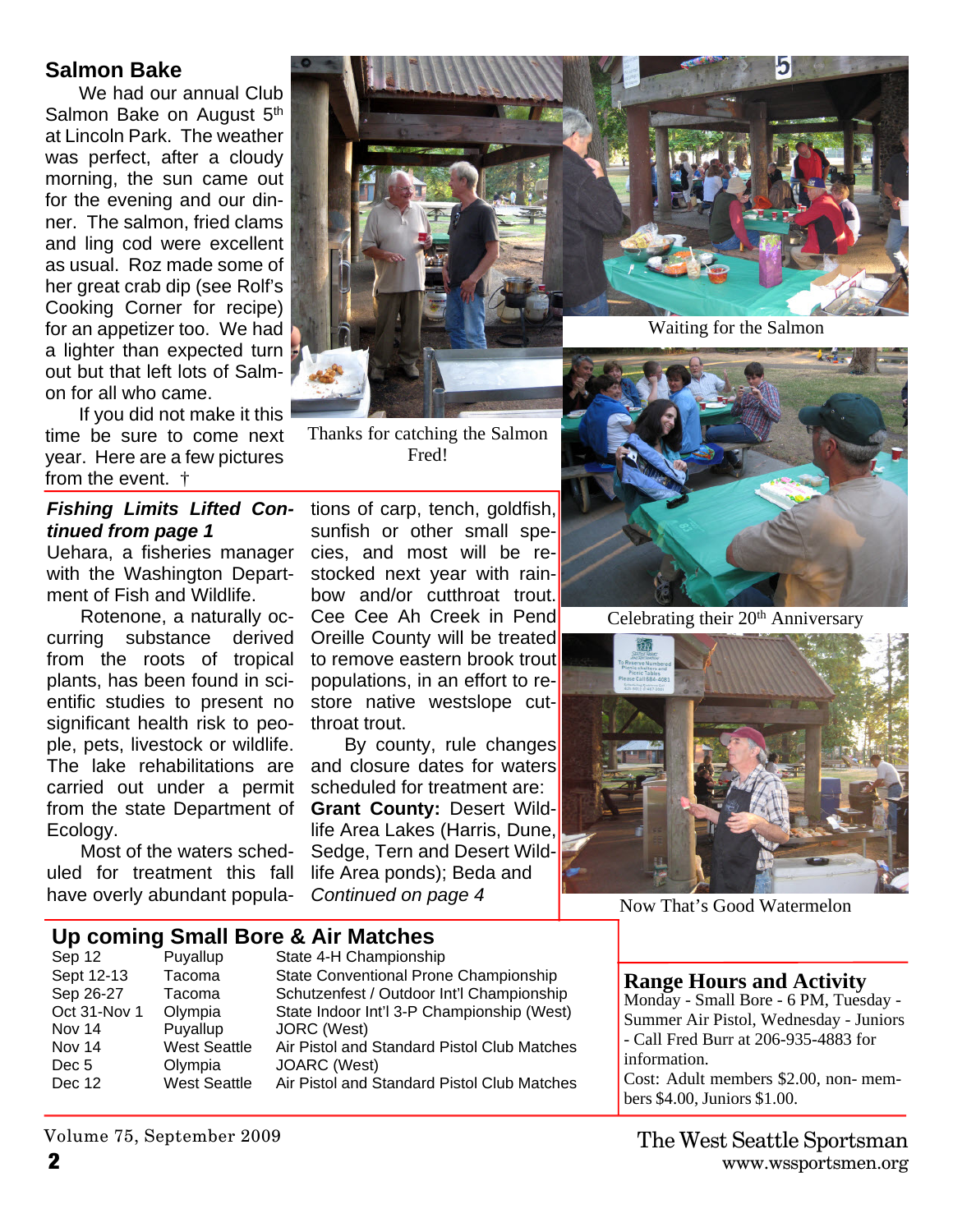#### **The West Seattle Sportsmen's Club Sponsors of the Roger Dahl Rifle Training Range**

| 206-43<br>President – Cam Robison    |  |
|--------------------------------------|--|
| Vice Pres. – Steve Loo               |  |
| 425-22<br>Secretary – Tony Olszewski |  |
| 206-22<br>Treasurer – Tom Kocir      |  |
| 206-71<br>Rec. Sec. – Roz Mascio     |  |

1-8337 Greg Boyd 206-965-9629 Fred Burr<br>Jerry Mascio 206-719-3528 Ernie Frev Jerry Mascio

#### **OFFICERS TRUSTEES LIFE TIME MEMBERS**

6-5643 Fred Burr 206-935-4883 Frank Novito Treasurer – Tom Roz & Jerry Mascio<br>19-2529 Contact us at: info@wssportsmen.org Contact us at: info@wssportsmen.org



### Rolf's Cooking Corner

#### **Hot Crab and Artichoke Dip** 1 can (13-15 oz) artichoke hearts

½ red bell pepper, finely chopped 3 tablespoons unsalted butter 2 tablespoons all-purpose flour

- 1 1/4 cups half-and-half
- 3 -4 green onions, thinly sliced

2 ounces finely grated parmesan (1/2 cup)

1 1/2 teaspoons fresh lemon juice, or to taste

1 1/2 tablespoons minced drained pickled jalapeno chilies (optional) 1/2 teaspoon salt

¾ -1 teaspoon of Old Bay Seasoning 1 pound jumbo lump crabmeat, picked over for shells and squeeze to remove liquid

Preheat oven to 375°F.

Open can of artichokes; drain well and finely chop. Cook bell pepper in 1 tablespoon butter in a 2- to 3-quart heavy saucepan over moderately low heat, stirring occasionally,



until softened, about 5 minutes. Stir in artichokes and transfer mixture to a bowl.

Melt remaining 2 tablespoons butter in saucepan over moderately low heat, then add flour and cook roux, stirring, 3 minutes. Add half-and-half in a stream, whisking, and bring to a boil, whisking. Reduce heat and simmer, whisking, 3 minutes.

Remove from heat and stir in artichoke mixture, green onions, 1/3 cup parmesan, lemon juice, jalapeños, salt, and Old Bay Seasoning. Gently stir in crab. Transfer to a buttered 1 1/2-quart shallow baking dish and sprinkle with remaining parmesan. Bake dip in middle of oven until bubbling, 20 to 25 minutes. Serve warm. †

### **Events Calendar**

Sept 2<sup>nd</sup> - Club Meeting & Fish Fry Sept 23rd - Board Meeting Oct 3rd - Eastside Quail Hunting Opens / Brewster Hunting Trip Oct 7<sup>th</sup> - Club Meeting

- Oct 21st Board Meeting
- Oct 24<sup>th</sup> Eastside Pheasant Hunting Opens

If you have any ideas for programs to have at the club meetings or any good outing ideas let one of the Officers or Trustees know. You may contact us at: info@wssportsmen.org †

| <b>New</b>                                                                                                                                                                                     | <b>MEMBERSHIP APPLICATION</b><br><b>Renewal</b><br><b>WEST SEATTLE SPORTSMEN'S CLUB</b> |  |  |  |  |  |
|------------------------------------------------------------------------------------------------------------------------------------------------------------------------------------------------|-----------------------------------------------------------------------------------------|--|--|--|--|--|
|                                                                                                                                                                                                |                                                                                         |  |  |  |  |  |
|                                                                                                                                                                                                |                                                                                         |  |  |  |  |  |
| for membership in the WEST SEATTLE SPORTSMEN'S CLUB and tender herewith the sum of \$<br>payment of one year's dues.                                                                           |                                                                                         |  |  |  |  |  |
| "I solemnly swear that I will abide by the Constitution and By-Laws of the West Seattle Sportsmen's Club and                                                                                   |                                                                                         |  |  |  |  |  |
| help in its up-building and I will not willfully disobey the Game Laws wherever I fish or hunt. I will always be<br>a true sportsman both in the field and to my brother members at all times. |                                                                                         |  |  |  |  |  |
|                                                                                                                                                                                                | If you would like to                                                                    |  |  |  |  |  |
|                                                                                                                                                                                                | receive the Club<br>newsletter by email<br>check here.                                  |  |  |  |  |  |
|                                                                                                                                                                                                |                                                                                         |  |  |  |  |  |
|                                                                                                                                                                                                |                                                                                         |  |  |  |  |  |
| (New Only)                                                                                                                                                                                     |                                                                                         |  |  |  |  |  |
| The West Soattle Sportsman                                                                                                                                                                     | Volume 75, September 2009                                                               |  |  |  |  |  |